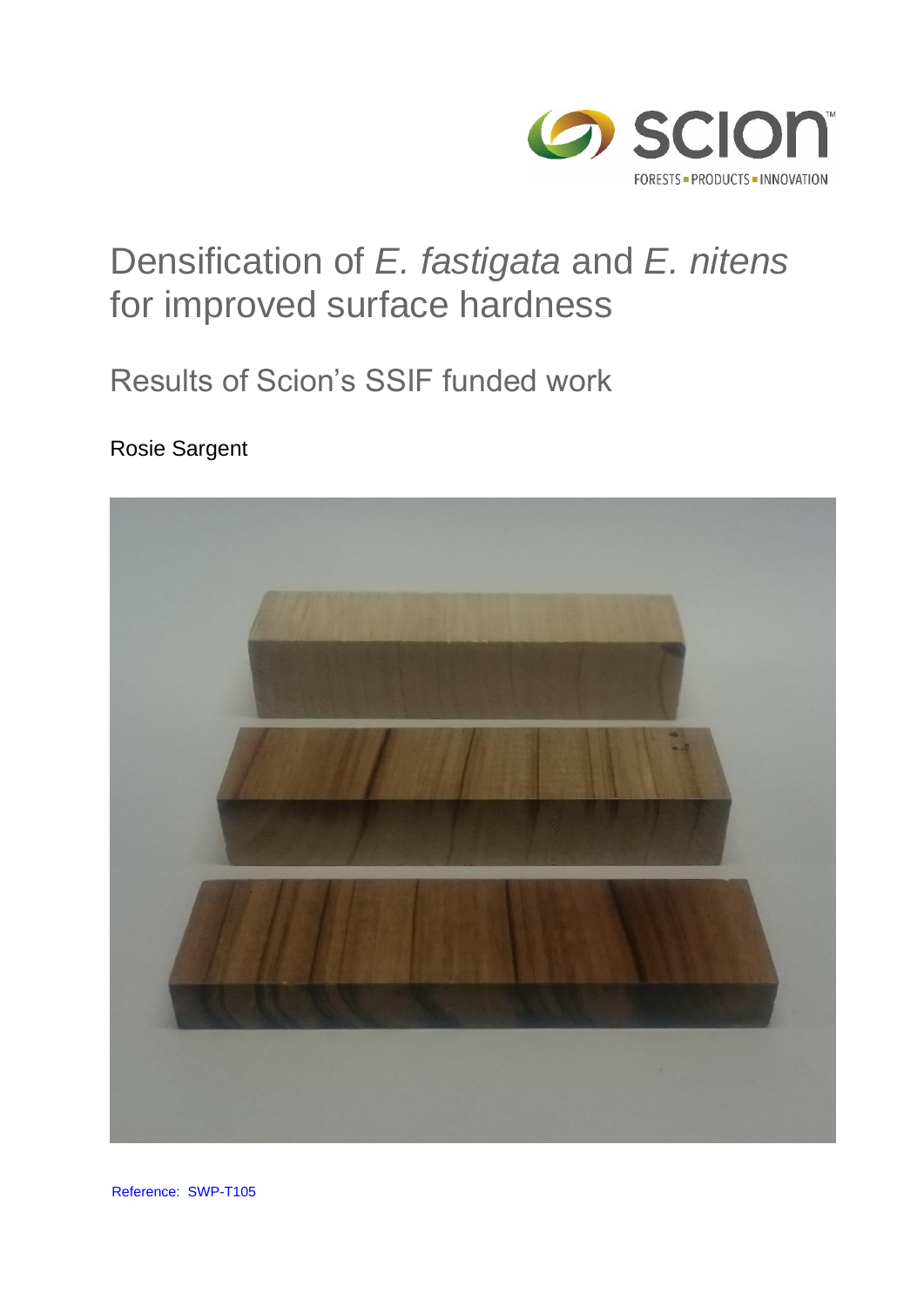

## **Report information sheet**

| <b>Report title</b>                   | Densification of E. fastigata and E. nitens for improved surface hardness                                                                                                                                                                                                                                                                                                                                                                                                                            |  |  |  |
|---------------------------------------|------------------------------------------------------------------------------------------------------------------------------------------------------------------------------------------------------------------------------------------------------------------------------------------------------------------------------------------------------------------------------------------------------------------------------------------------------------------------------------------------------|--|--|--|
| <b>Authors</b>                        | Rosie Sargent<br>Scion                                                                                                                                                                                                                                                                                                                                                                                                                                                                               |  |  |  |
| <b>Client</b>                         | <b>Specialty Wood Products Partnership</b>                                                                                                                                                                                                                                                                                                                                                                                                                                                           |  |  |  |
| <b>Client contract</b><br>number      | 0000-00                                                                                                                                                                                                                                                                                                                                                                                                                                                                                              |  |  |  |
| <b>MBIE contract</b><br>number        | If applicable                                                                                                                                                                                                                                                                                                                                                                                                                                                                                        |  |  |  |
| <b>PAD output number</b>              | 00000                                                                                                                                                                                                                                                                                                                                                                                                                                                                                                |  |  |  |
| <b>Signed off by</b>                  | Doug Gaunt                                                                                                                                                                                                                                                                                                                                                                                                                                                                                           |  |  |  |
| <b>Date</b>                           | <b>June 2020</b>                                                                                                                                                                                                                                                                                                                                                                                                                                                                                     |  |  |  |
| <b>Confidentiality</b><br>requirement | Confidential (for client use only)                                                                                                                                                                                                                                                                                                                                                                                                                                                                   |  |  |  |
| <b>Intellectual</b><br>property       | © New Zealand Forest Research Institute Limited. All rights reserved. Unless<br>permitted by contract or law, no part of this work may be reproduced, stored or<br>copied in any form or by any means without the express permission of the New<br>Zealand Forest Research Institute Limited (trading as Scion).                                                                                                                                                                                     |  |  |  |
| <b>Disclaimer</b>                     | The information and opinions provided in the Report have been prepared for<br>the Client and its specified purposes. Accordingly, any person other than the<br>Client uses the information and opinions in this report entirely at its own risk.<br>The Report has been provided in good faith and on the basis that reasonable<br>endeavours have been made to be accurate and not misleading and to<br>exercise reasonable care, skill and judgment in providing such information and<br>opinions. |  |  |  |
|                                       | Neither Scion, nor any of its employees, officers, contractors, agents or other<br>persons acting on its behalf or under its control accepts any responsibility or<br>liability in respect of any information or opinions provided in this Report.                                                                                                                                                                                                                                                   |  |  |  |
|                                       |                                                                                                                                                                                                                                                                                                                                                                                                                                                                                                      |  |  |  |

Published by: Scion, 49 Sala Street, Private Bag 3020, Rotorua 3046, New Zealand. www.scionresearch.com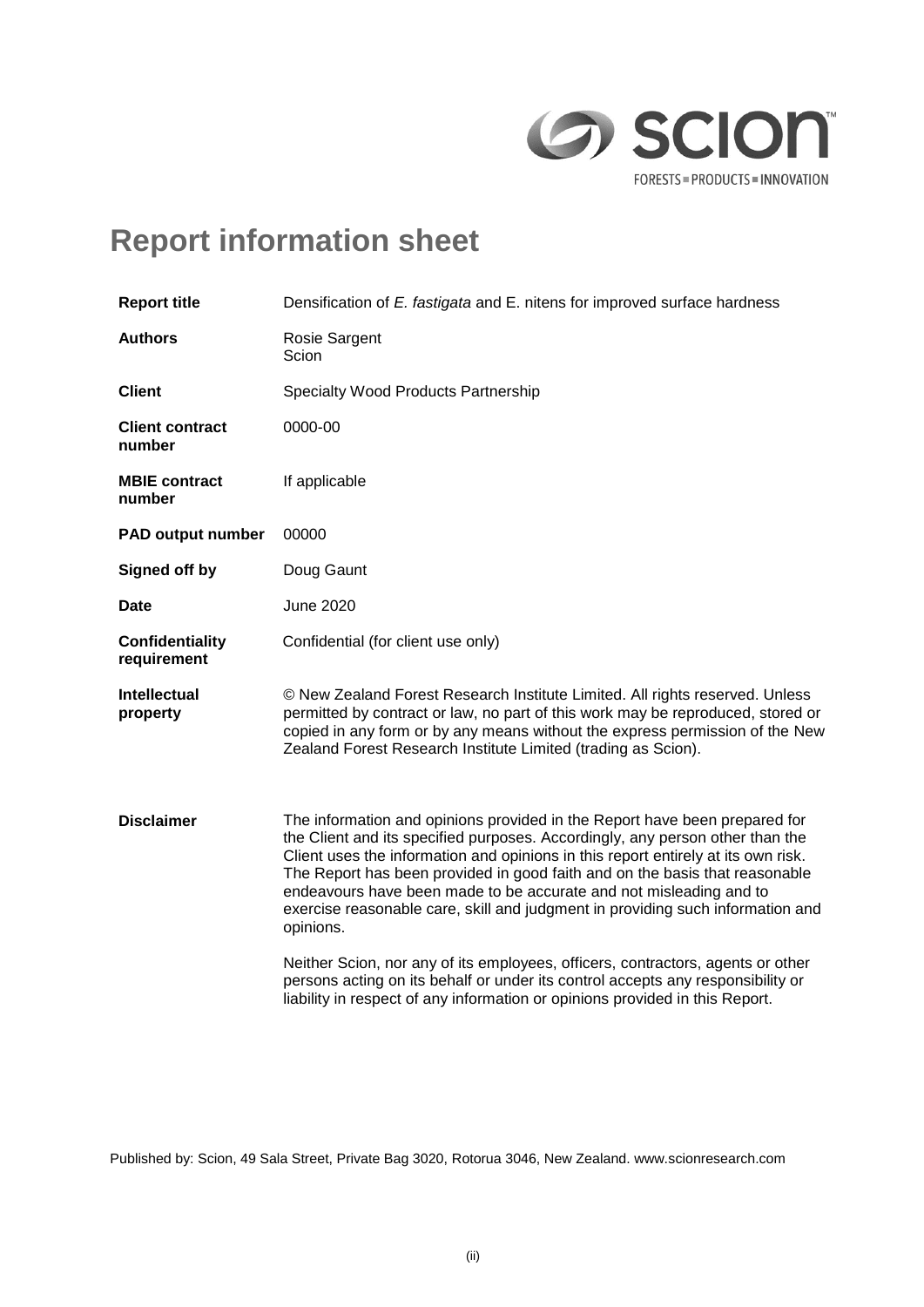### <span id="page-2-0"></span>**Executive summary**

Densification is a method of increasing wood density and hardness using compression and heat to deform and flatten the wood cells. It has been applied experimentally to a number of temperate softwood species worldwide, as well as a few hardwood species. Here the technique is applied to two New Zealand grown eucalypt species (*Eucalyptus fastigata* and *E. nitens*).

Two densification techniques were used, one to compress the entire thickness of the board (bulk densification) and one to just deform and compress one surface (surface densification). Surface densification is intended to give a hard surface, similar to that of bulk densification, but without increasing the overall board density, and without reducing the board thickness as much as the bulk densification.

The *E. nitens* boards were able to be compressed to a greater extent than the *E. fastigata* boards without being damaged (*E. fastigata* was only able to compressed by 20% of its thickness for bulk densification, compared to 50% for *E. nitens*). All densified boards had significant increases in density and surface hardness, with the surface densified boards not having a significantly different hardness to the bulk densified boards.

When soaked in water, the surface densified boards recovered more than 80% of the thickness lost during densification, whereas the bulk densified boards only recovered 40-50% of their original thickness, with the *E. nitens* boards swelling significantly less than the *E. fastigata* boards.

Overall, the *E. nitens* boards densified more successfully, with increased levels of densification possible, and reduced swelling when soaked in water compared to the *E. fastigata* boards.

For both species the surface densifications had the desired effect of increasing the surface hardness without increasing the overall board density, but further work is required to prevent the boards from swelling back to their original dimensions when soaked in water.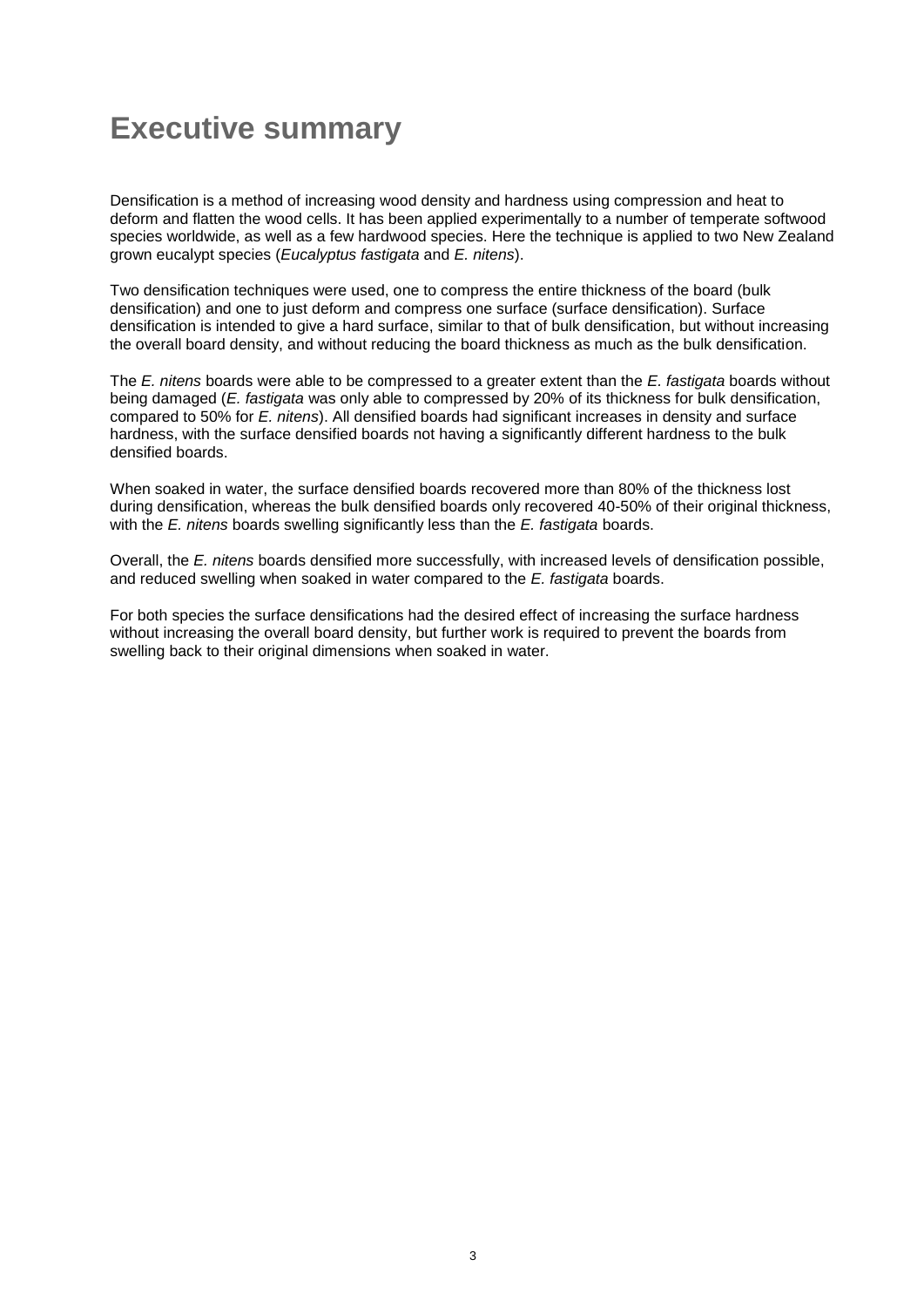### Densification of E. fastigata and E. nitens for improved surface hardness

## **Results of Scion's SSIF funded work**

#### **Table of contents**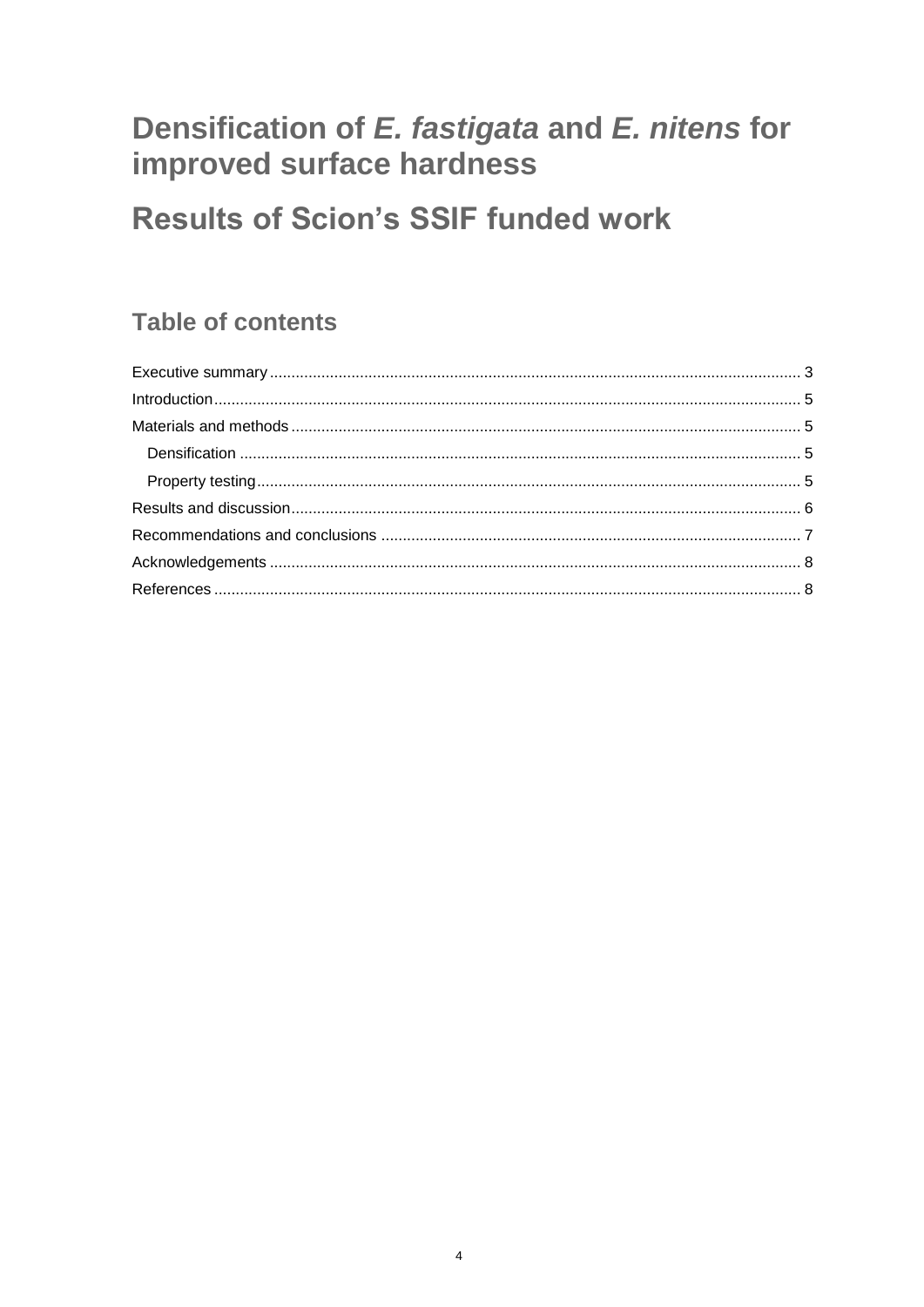### <span id="page-4-0"></span>**Introduction**

Wood densification is a process where wood is heated and compressed to permanently deform and flatten the wood cells. This increases the wood density and consequently improves properties such as hardness. Wood densification has been widely investigated to improve the hardness of many wood species, predominantly European softwoods (Navi & Sandberg, 2012). Non-durable eucalypts grown in New Zealand tend not to be as hard as hardwood species traditionally used for interior products such as flooring (e.g. European Oak). This project aims to increase the hardness of *Eucalyptus fastigata* H.Deane & Maiden and *E. nitens* (H. Deane & Maiden) Maiden through densification, and to retain the densified wood shape over time.

A large amount of densification research to date has been on flat-sawn timber, and anecdotally flat sawn timber is better for this application (A. Kutnar, *pers comm* 2019), however most eucalypts are preferentially quarter sawn, to reduce cupping during drying, and to reduce internal checking. Here both flat and quarter sawn boards have been densified to see if densification of quarter sawn eucalypts is feasible.

There are two methods of densification, bulk densification and surface densification. In bulk densification the wood is heated on both faces and compressed through the entire thickness, leading to a dramatically reduced wood thickness, and increased density throughout the entire board thickness. Surface densification only heats one face of the wood, and compresses the wood to a lesser extent, which only increases the density in a narrow band on one face. This does not reduce the board thickness to the same extent, and doesn't increase the overall board density as much as bulk densification.

### <span id="page-4-1"></span>**Materials and methods**

#### <span id="page-4-2"></span>**Densification**

*Eucalyptus fastigata* boards were sourced from a previous sawing study (Jones, et al., 2010). The trees were 25 years old and boards were cut from either the butt log or 1st log of each tree. The boards were cut from 10 different trees. *Eucalyptus nitens* boards were also left over from a sawing study of 18 year old trees grown in the southern South Island of New Zealand (Sargent & Gaunt, 2018). These boards were all cut from the 1st log, and were also cut from 10 different trees. For each species, equal numbers of flat- and quarter-sawn boards were cut to 500mm long, and were planed to 20mm thick. The majority of boards were 100mm wide, but some *E. nitens* boards were 90-95mm wide. Each 500mm long board was cut into two matched 250mm long boards. The 250mm long boards were sent to InnoRenew in Slovenia where the testing was performed, and were then assigned to the following treatments:

- Bulk densification
- Surface densification
- Undensified control

Each combination of species and densification treatment had 20 boards (half flat-sawn, half quarter-sawn).

It was intended to compress the bulk densified boards to 10mm thick, and the surface densified boards to 16mm thick, however the quarter-sawn *E. fastigata* boards developed numerous cracks when compressed below 16mm, so the *E. fastigata* boards were compressed to 16mm thick for bulk densification, and 17mm thick for the surface densification.

#### <span id="page-4-3"></span>**Property testing**

For hardness testing, 50mm long blocks were cut across the entire width of each board, starting around 5mm from the board end. A modified Brinell hardness test was used where a steel ball 11.28mm in diameter was indented 4mm into the surface of the sample and the applied load recorded. Each sample tested was placed on a second board of the same material to mimic the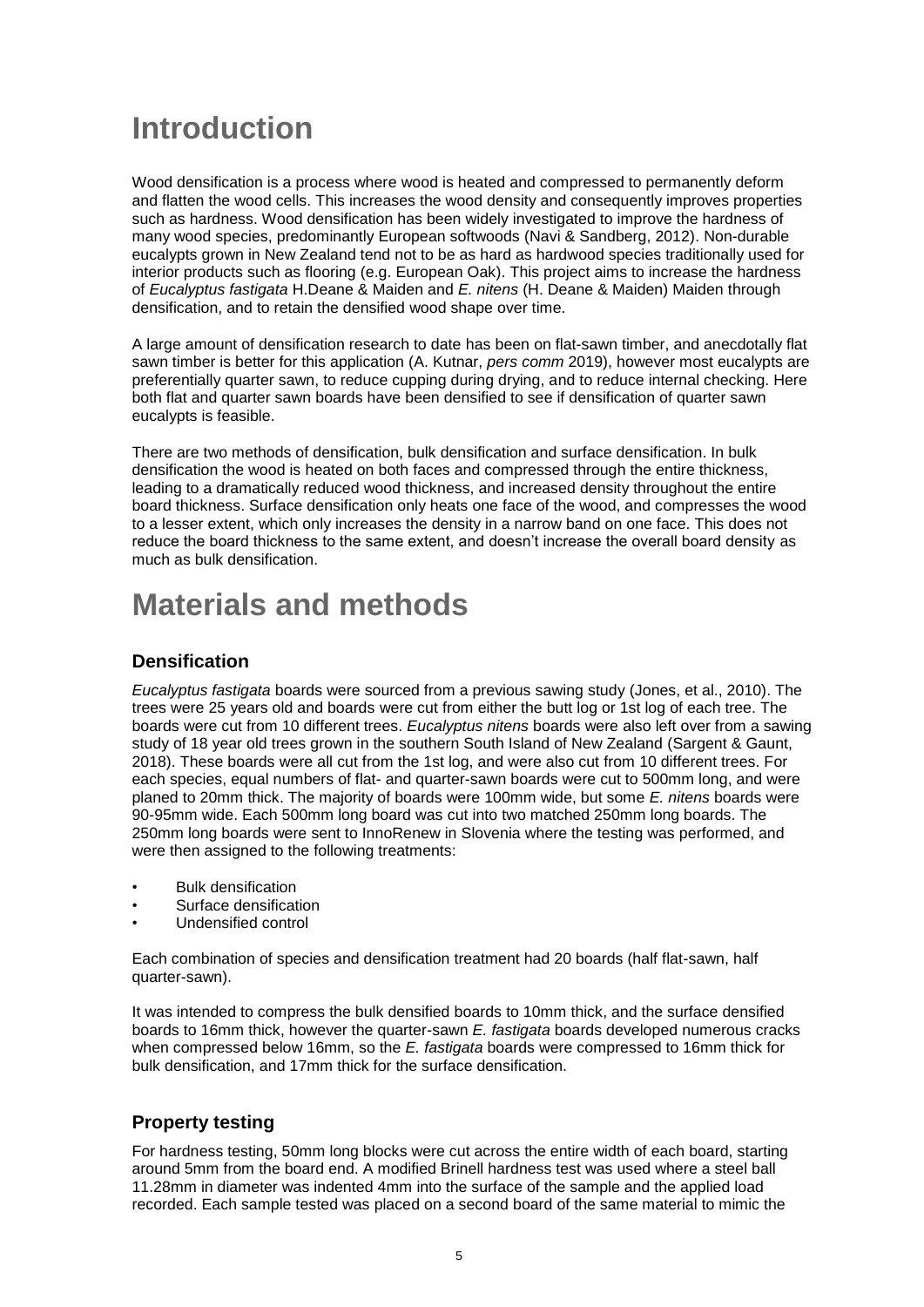behaviour of a thicker board. Some quarter-sawn bulk densified boards split before the hardness testing was complete. For these boards the applied load and indentation depth at the time of the break were recorded. This test is the standard hardness test used at InnoRenew where the densification work was carried out, and while it is similar to the Janka test normally performed at Scion, the results cannot be directly compared.

Brinell hardness is calculated according to Equation 1.

$$
BHN = \frac{2F}{\pi D \left( D - \sqrt{D^2 - d^2} \right)}\tag{1}
$$

Where:

F is the applied force (kN) D is the diameter of the ball (mm) d is the diameter of the indentation (mm)

Set recovery is the extent to which the densified sample returns to its original dimensions when soaked in water. From each board, two 20x20mm blocks were cut side by side, each at least 5mm from the board edges and 60mm from the board end. For the water soaking test, the blocks had their thickness measured in three places, then were oven dried overnight at 103°C and their thickness measured again. The blocks were then submerged in water at 20°C for 24h, then oven dried at 103°C for 24h and their thickness measured again. The water soaking and oven drying was repeated for a further four cycles.

Set recovery after water soaking is calculated as follows:

$$
SR_{WS} = \left(\frac{t_{wOD} - t_{OD}}{t_o - t_{OD}}\right) \times 100\tag{2}
$$

Where:

t<sub>o</sub> is the initial uncompressed thickness top is the oven dried thickness following densification t<sub>wOD</sub> is the oven dried thickness following water soaking

The nominal density of the wood was calculated from the weight and dimensions of the boards after equilibrating at 20°C, 60% RH for four weeks.

#### <span id="page-5-0"></span>**Results and discussion**

The set recovery, final density and Brinell hardness for each treatment are shown in Table 1. Within each species and treatment grouping there was no significant difference in performance between the flat-sawn and quarter-sawn boards, so here they have been analysed together. For both species the density increased significantly with increasing levels of densification. The density increases for *E. nitens* were larger, which is not surprising given these samples were compressed to a greater extent. Levels of surface hardness also increased following densification. For both species the surface- and bulk-densified boards were significantly harder than the undensified controls, but were not significantly different to each other. The intention of the surface densification is to increase the surface hardness without a large increase in density, so this is a positive result. For the set recovery, the surface densified boards increased in thickness, regaining over 80% of the thickness reduction caused by densification. In comparison the bulk densified boards regained 50% or less of their thickness when soaked in water. The bulk densified *E. nitens* had a significantly lower set recovery than the *E. fastigata*, suggesting that it would retain its dimensions better over time.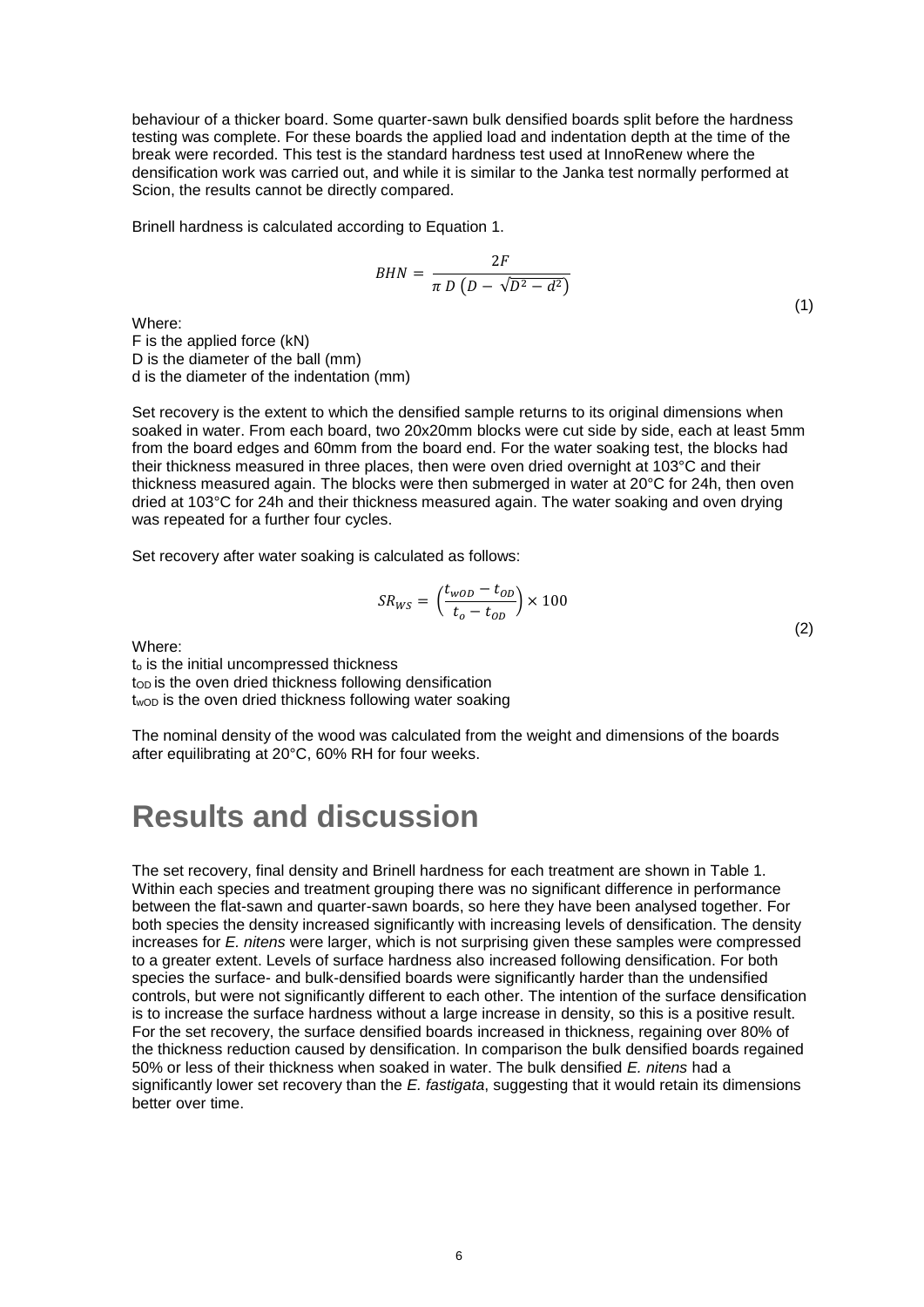| <b>Species</b> | <b>Densification</b><br>level | <b>Set Recovery</b><br>(%) | <b>Density</b><br>(kg/m <sup>3</sup> ) | <b>Hardness</b><br>(kN/mm <sup>2</sup> ) |
|----------------|-------------------------------|----------------------------|----------------------------------------|------------------------------------------|
| E. fastigata   | Control                       | $\overline{\phantom{a}}$   | 620 <sup>a</sup>                       | 23.7 <sup>c</sup>                        |
| E. fastigata   | Surface                       | 81.3 <sup>a</sup>          | 707 <sup>b</sup>                       | 34.3 <sup>a</sup>                        |
| E. fastigata   | <b>Bulk</b>                   | 54.1 <sup>b</sup>          | 760 <sup>c</sup>                       | 32.8 <sup>ab</sup>                       |
| E. nitens      | Control                       | ٠                          | 453 <sup>d</sup>                       | 15.4 <sup>d</sup>                        |
| E. nitens      | Surface                       | 86.8 <sup>a</sup>          | 554e                                   | 26.8 <sub>bc</sub>                       |
| E. nitens      | <b>Bulk</b>                   | 39.7 <sup>c</sup>          | 837 <sup>f</sup>                       | 33.2ab                                   |

**Table 1:** Properties following densification.

Photographs of the densified boards are shown in Figures 1 and 2. The different thickness of the densified boards can easily be seen.



**Figure 1:** *E. fastigata* boards following densification. From left to right: undensified controls; surface densification; bulk densification.



**Figure 2:** *E. nitens* boards following densification. From left to right: undensified controls; surface densification; bulk densification.

#### <span id="page-6-0"></span>**Recommendations and conclusions**

Both *E. nitens* and *E. fastigata* showed an increase in density and surface hardness with densification. For each species, the surface and bulk densifications did not have significantly different levels of surface hardness, but the bulk densified boards were more likely to retain their compressed dimensions when soaked in water. The *E. nitens* boards were able to be densified to a greater extent than the *E. fastigata* boards without damaging the wood, so the *E. nitens* boards had